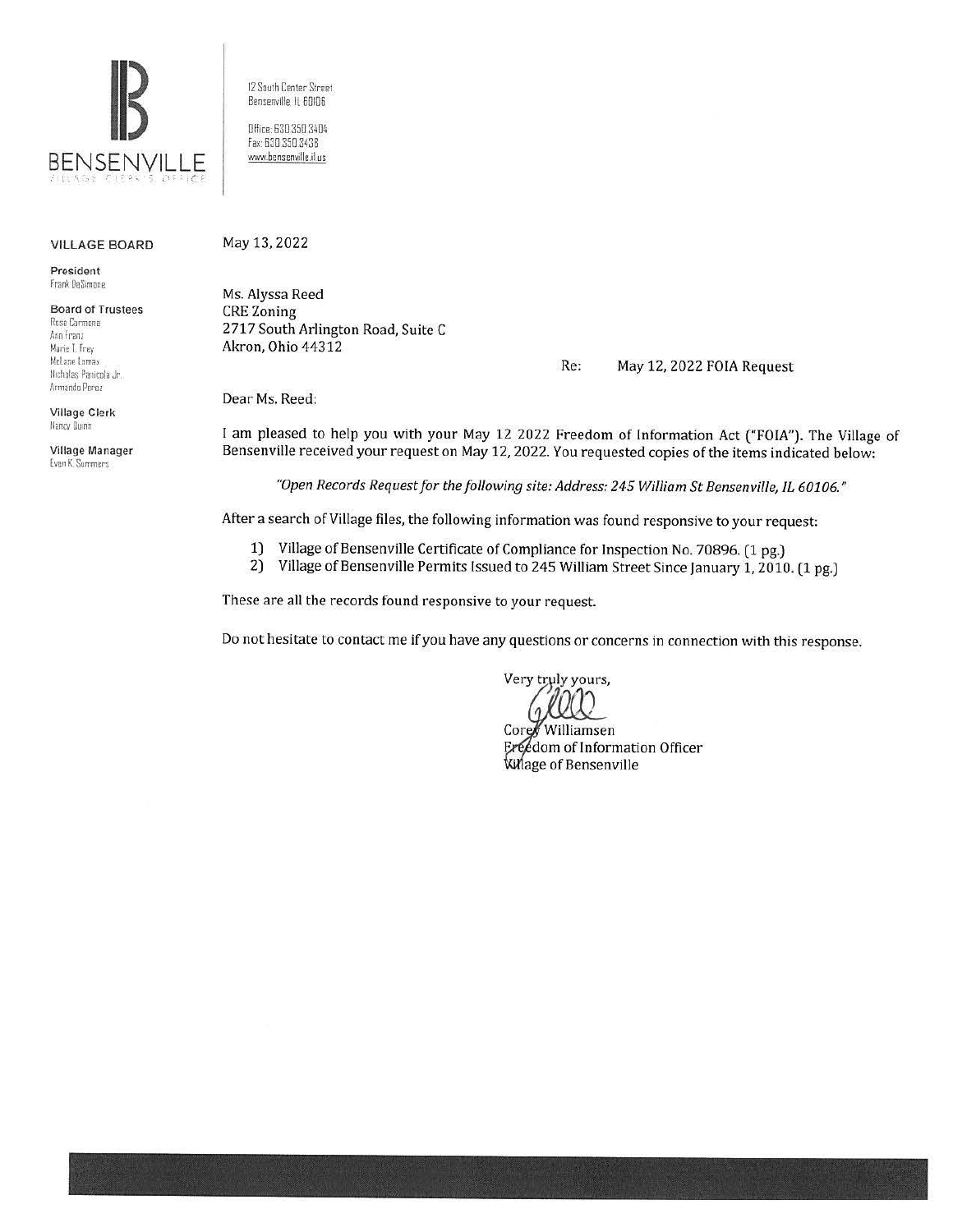

## **Public Records Request Form**

2717 S. Arlington Rd. Ste. C Akron. OH 44312 Alyssa Recd alyssa(@,crcsurvcys.com (330) 697-8034



I need to submit an Open Records Request for the following site:

Address: 245 William St Bensenville, IL 60106 Parcel ID: 0326201025 Acreage: 1.1 Type of Business: Industrial Building

#### **BUILDING DEPT. DOCUMENTS (if available or applicable):**

• Are there any records of any current open building code violations? (If no documents, please reply "no responsive documents")



There are open building code violations (please explain below).

There are no open building code violations.

Additional Comments:

• Are there any records of any current open or expired building permits? (If no documents, please reply "no responsive documents")

There are open or expired building permits (please explain below if they constitute a violation).



There are no open or expired building permits.

Additional Comments:

• Copies of any current Condemnation Plans or Road widening projects affecting the subject property:<br>  $\Box$  Documents are available and copies have been provided.

There are no responsive documents to this request.

• Copies of any Certificates of Occupancy

Documents are available and copies have been provided.

There are no responsive documents to this request

• When is a new Certificate of Occupancy required?

New construction or major building renovations/additions.

Upon change of ownership or tenancy.

Change in use of the principal building/structure.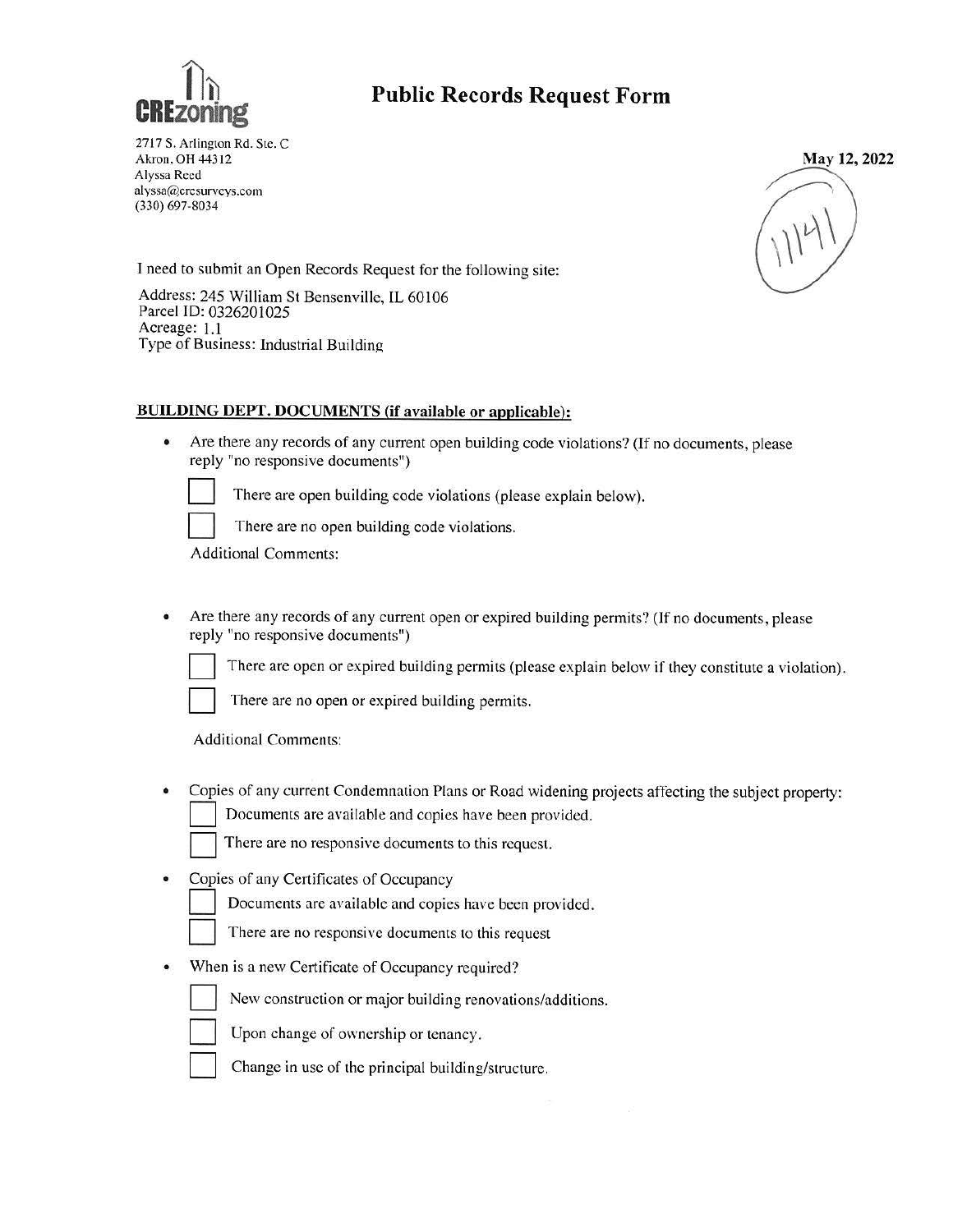#### **ZONING/PLANNING DEPT. DOCUMENTS {if available or applicable):**

• Are there any records of any current open zoning code violations?

| There are open zoning code violations (please explain below). |  |  |  |  |
|---------------------------------------------------------------|--|--|--|--|
| There are no open zoning code violations.                     |  |  |  |  |

There are no open zoning code violations.

Additional Comments:

• Copies of any of the following documents (if applicable): Special use permits, conditional use permits, special exception approvals, variances, PUD approval or any zoning relief of any kind.<br>
Documents are available and copies have been provided.

There are no responsive documents to this request.

• · Copies of Approved Site Plans or Development Plans, specifically for PUD sites

Documents are available and copies have been provided.



There are no responsive documents to this request.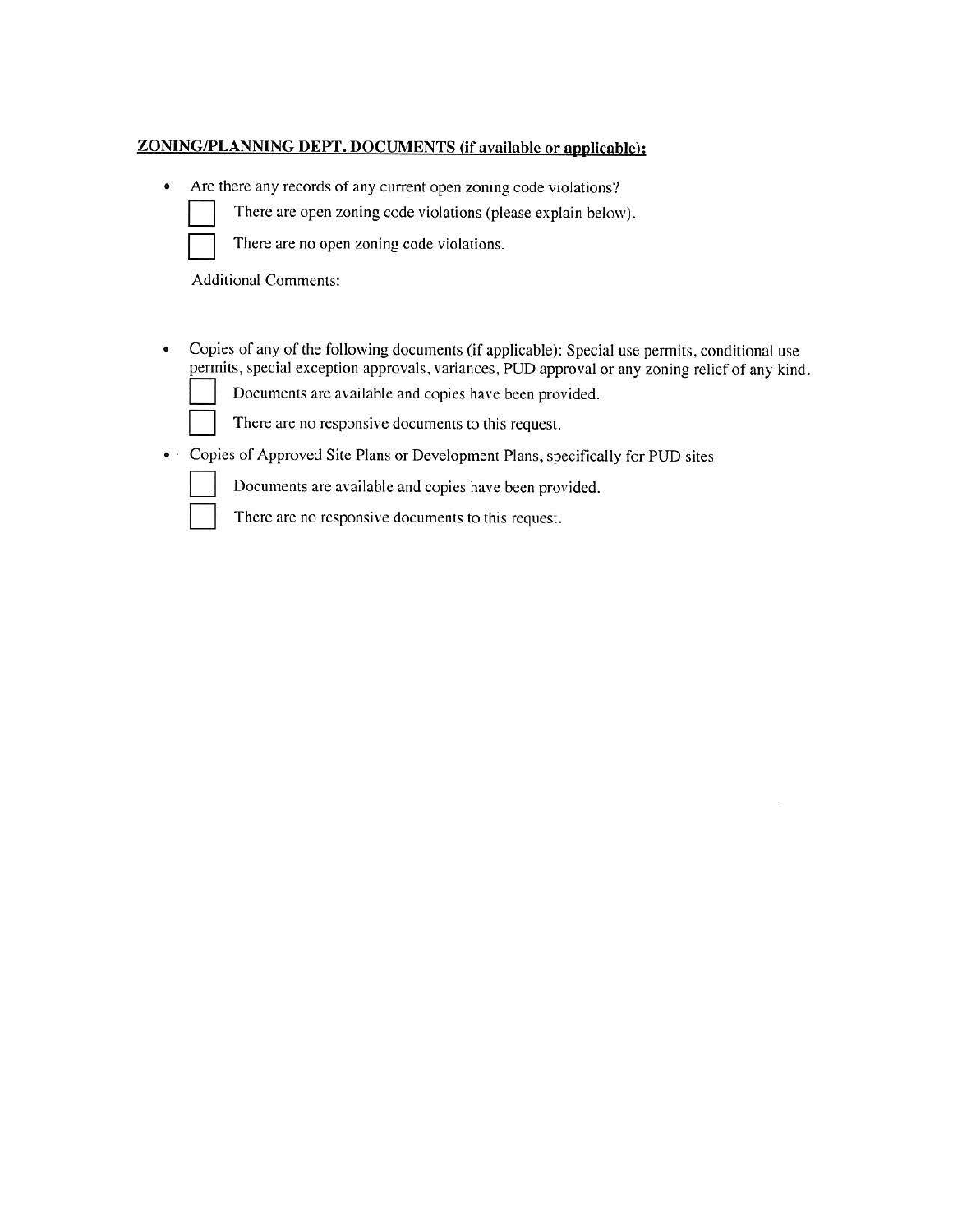### **FIRE DOCUMENTS (if available or applicable):**

(Please advise if we need to contact the fire department directly and if provide us a contact if possible)

• Are there any records of any current open fire code violations?



There are open fire code violations (please explain below).



There are no open fire code violations.

Additional Comments:

• Copies of the most recent Fire Inspection Report.

Documents are available and copies have been provided.



There are no responsive documents to this request.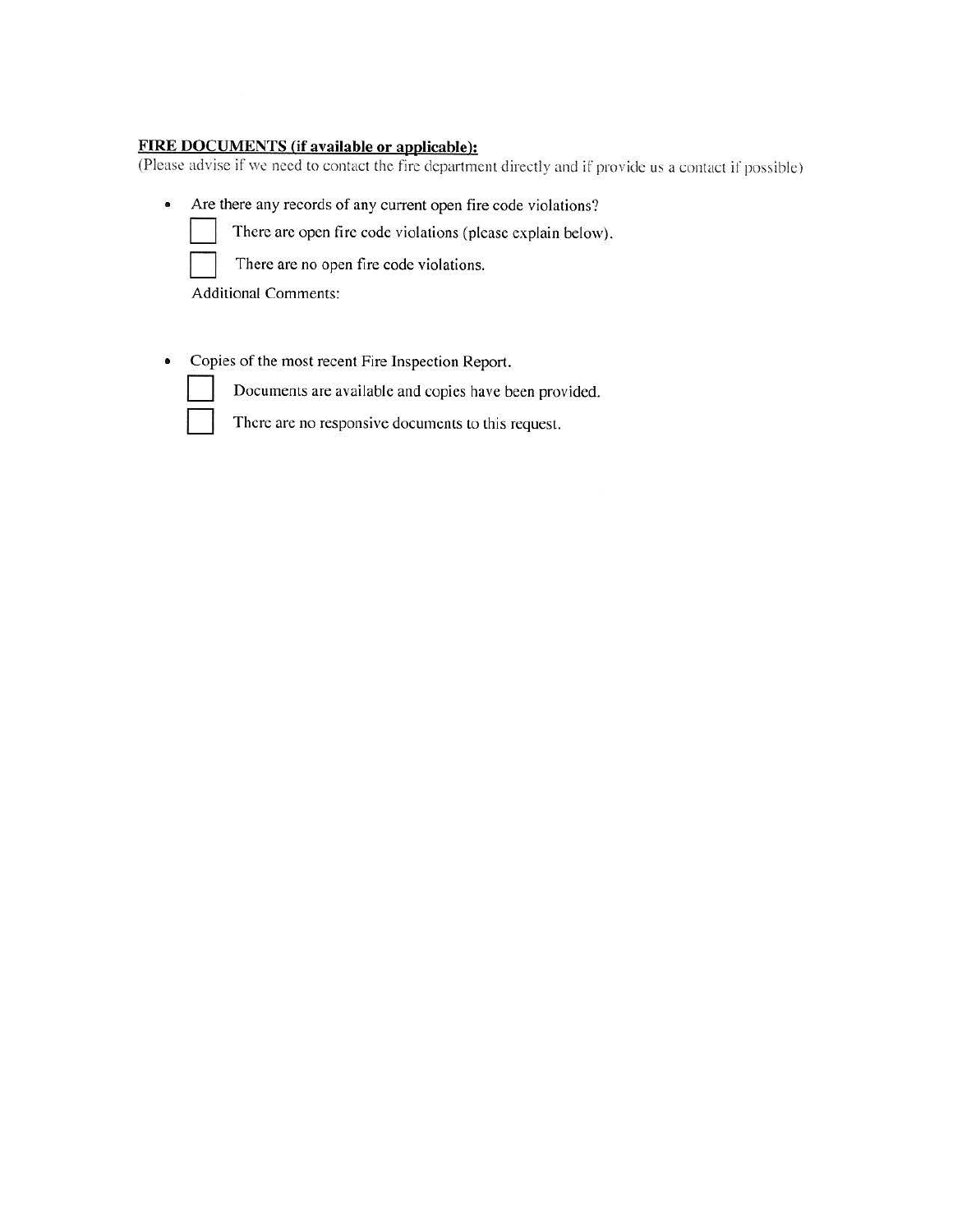Village of Bensenville Department of Community and Economic Development 12 S. Center Street, Bensenville, IL 60106 Phone: 630.350.3413 Fax: 630.350.3449

# **CERTIFICATE OF COMPLIANCE**

#### **For: NON-RESIDENTIAL INSPECTION**

**Inspection Number: 70896** 

#### **DATE: 10/01/2019**

#### **APPLICATION NUMBER:**

**This certifies that the work completed under the Village of Bensenville** 

WATER SPECIALTIES GROUP, INC.

**245 WILLIAM STREET,** 

**Bensenville, IL 60106** 

Has been performed satisfactorily and work may continue on the permit issued for:

**With the exception of the conditions listed below:** 

FIRE EXTINGUISHER NEED A CURRENT **ANNlJAL** TEST AND TAG.

*<sup>I</sup>*f ' / *;-c* C ) I DEVELOPMENT

DON TESSLER

**Village of Bensenville Inspector Village of Bensenville Inspector's Signature** 

KEEP THIS CERTIFICATE WITH YOUR DEED AND OTHER VALUABLE DOCUMENTS